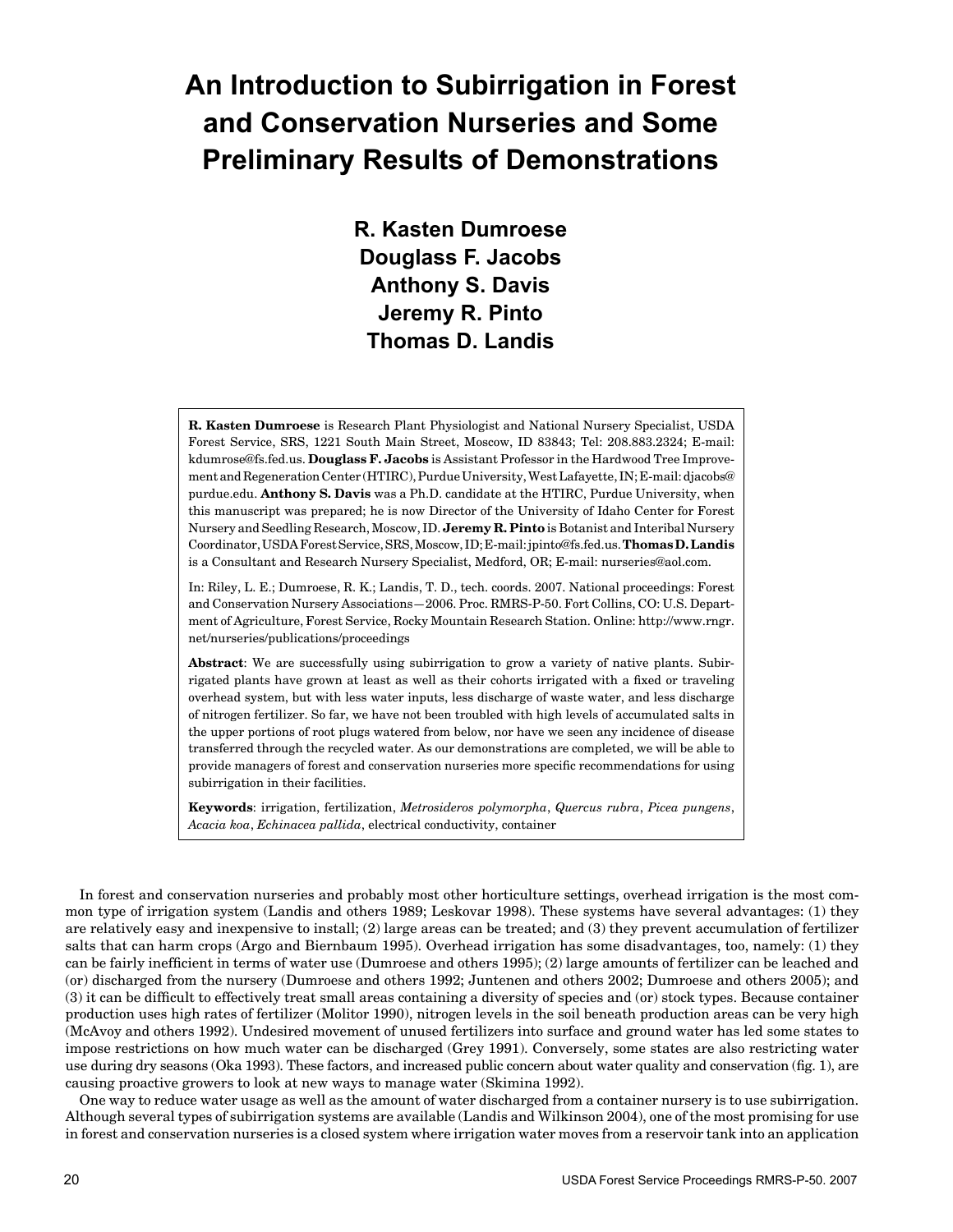

steps to protect their water supplies (photo by R. Kasten Dumroese).

tank (fig. 2). In the application tank, capillary action (resulting from the attraction of water molecules to each other and other surfaces) allows the irrigation water to move upward into the growing medium (Coggeshall and Van Sambeek 2002). Originally, subirrigation was considered to have good potential in forest and conservation nurseries because it was a way to irrigate species with large canopies—canopies that deflected, and therefore wasted, appreciable amounts of irrigation water. Subirrigation, however, has several other advantages as compiled by Landis and Wilkinson (2004):

- A wide range of commercial systems are available.
- Systems can be made locally with affordable materials.
- Foliar disease is reduced because foliage remains dry (see Oh and Kim 1998).
- Less water is needed per application (see Ahmed and others 2000).
- Water is applied more uniformly so crops are more uniform (see Neal 1989).
- Unused water is recycled.
- Less fertilizer is needed because none is discharged from the nursery (nutrients are recycled with the irrigation water).
- Different species and stocktypes can be grown in the same area.
- Some species grow better (see Yeh and others 2004).

With funding from the USDA Forest Service, State and Private Forestry, we have been demonstrating the effectiveness of subirrigation against either fixed or traveling overhead irrigation to grow native plants. We are evaluating 'ōhi'a (*Metrosideros polymorpha* Gaud. [Myrtaceae]) and koa (*Acacia koa* Gray [Fabaceae]) in Hawai'i; northern red oak (*Quercus rubra* L. [Fagaceae]) in Indiana; and blue spruce (*Picea pungens* Engelm. [Pinaceae]) and pale purple coneflower **Figure 1**—Sign of the times. More communities are taking proactive *cea pungens* Engelm. [Pinaceae]) and pale purple coneflower<br>steps to protect their water supplies (photo by R. Kasten Dummese) *(Echinacea pallida* (Nutt



**Figure 2**—Schematic of a typical subirrigation system. An electronic timer activates a submersible pump that pushes water up into the subirrigation tray. When the tray is full, the timer deactivates the pump and the water slowly drains back into the reservoir tank (illustration by Jim Marin Graphics).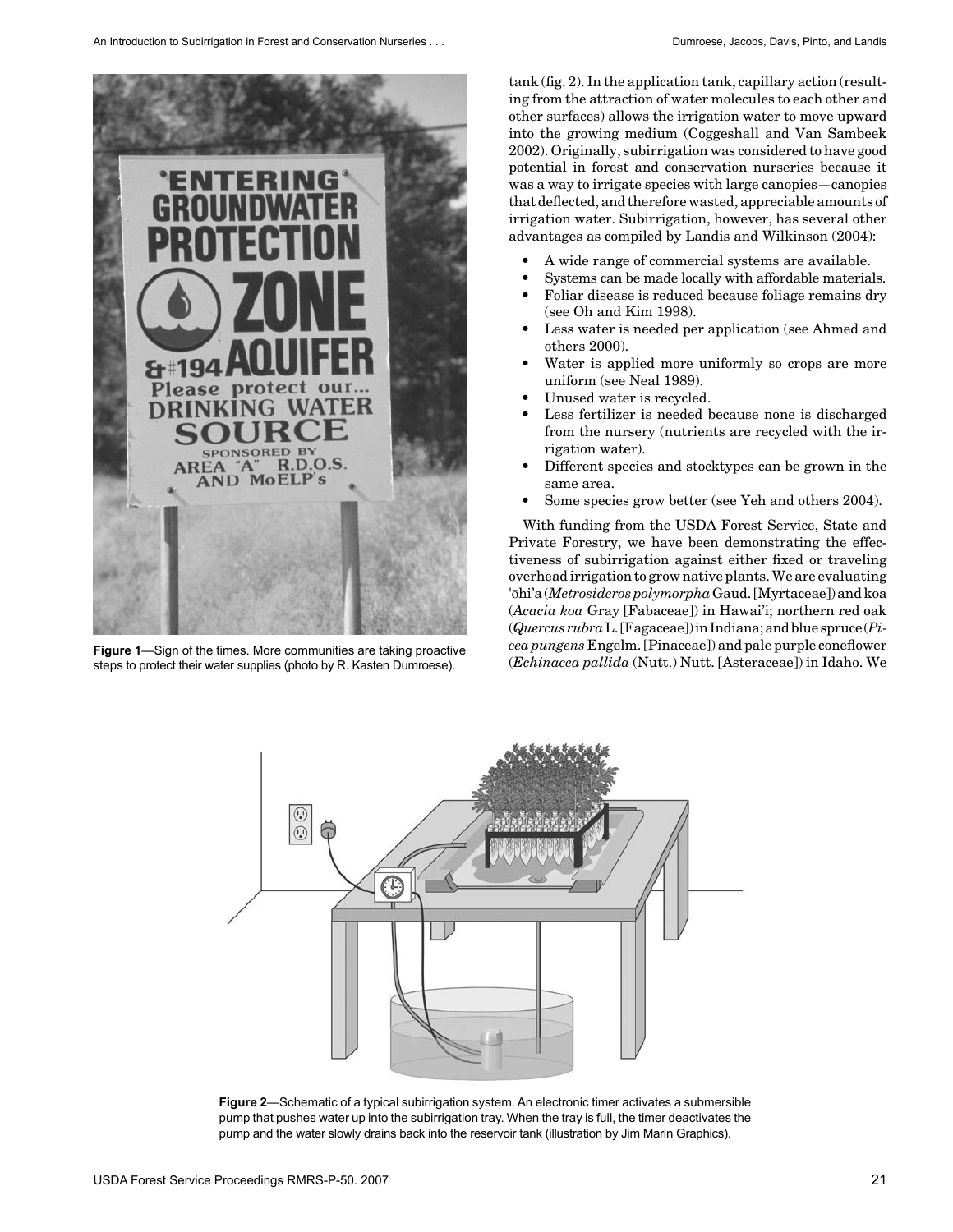have included subirrigation systems in our demonstrations. The first is the Ebb-Flo system manufactured by Midwest GROmaster Inc (St. Charles, IL). The trays for this system are available in many dimensions, but all trays are only 5 cm (2 in) deep. Trays can be placed directly on top of existing benches and can be purchased with a leveling system. The second is the FlowBench™ system manufactured by Spencer-Lemaire Industries Limited (Edmonton, Alberta). FlowBench™ trays also come in a variety of styles, but we have been using units that are 58 cm wide by 114 cm long by 13 cm deep (23 by 45 by 5 in).

Both systems work the same way (fig. 2). Under each tray (or two) we positioned a plastic reservoir tank (generally about 285 l [75 gal]) filled with water. Inside the tank is a submersible pump connected to an electronic timer. At designated intervals, the pump pushes water up into the subirrigation trays—the timer is set so that the pump runs just long enough to fill the tray. Once the tray is full, the pump cycles off and the irrigation water drains back through the pump into the reservoir. It generally takes just a few minutes to fill the subirrigation trays, and about three to five times longer for the water to drain out. If necessary, the timer could be set so that two or three consecutive cycles occurred on the same day to ensure the medium was returned to field capacity.

In all of these demonstrations, we incorporated controlled release fertilizer (CRF) into the media. Usually, we followed the label rates on the product as well as using a zero rate control. Using CRF allowed us to avoid the problem of having to fertigate over the subirrigation trays, and it also allowed us to be consistent with application rates in both (overhead and sub) irrigation systems. The media used were essentially standard types used in forest and conservation nurseries (for example, Premier Pro-Mix®). Variables included height, root collar diameter, mortality, biomass, water usage, leachate volume, nitrogen concentration and content in the plants or leachate, moss development, medium electrical conductivity (EC), CRF prill weight, temperature, and photosynthesis (all variables not necessarily measured in each demonstration). All of these studies are still ongoing, but here is what we have discovered so far.

# **Results By Species \_\_\_\_\_\_\_\_\_\_\_\_\_**

#### **'Ōhi'a**

'**Ō**hi'a plants were grown in 10-cm (4-in) square pots inside the U.S. Fish and Wildlife Service, Hakalau Forest National Wildlife Refuge native plant nursery on the Big Island of Hawai'i (fig. 3). Nursery manager Baron Horiuchi was our collaborator. Using the GROmaster system, it appears that plants produced similar biomass whether grown with fixed overhead irrigation or subirrigation. Nitrogen lost to leaching was greatest with fixed overhead irrigation and essentially zero with the closed-system subirrigation application method. Because all of the applied water was available to plants, less than half the amount of water was used for subirrigation when compared to fixed overhead irrigation. Surprisingly, the amount of moss growing in the containers, and the sexual development of moss plants, was greatly reduced with subirrigation (fig. 4)—alleviating the deleterious effects of moss growth is paramount for some growers (Landis and Altland 2006). Although EC levels were higher in subirrigated containers, the values were well below those considered deleterious, thereby avoiding problems associated with salt accumulation in the upper portions of the containers. In fact, overall, the EC levels in



**Figure 3**—A nice looking 6-month-old 'ōhi'a seedling grown with subirrigation (photo by R. Kasten Dumroese).



**Figure 4**—Moss growth on the surface of pots after 3 months of fixed overhead- and sub-irrigation (see Dumroese and others 2006).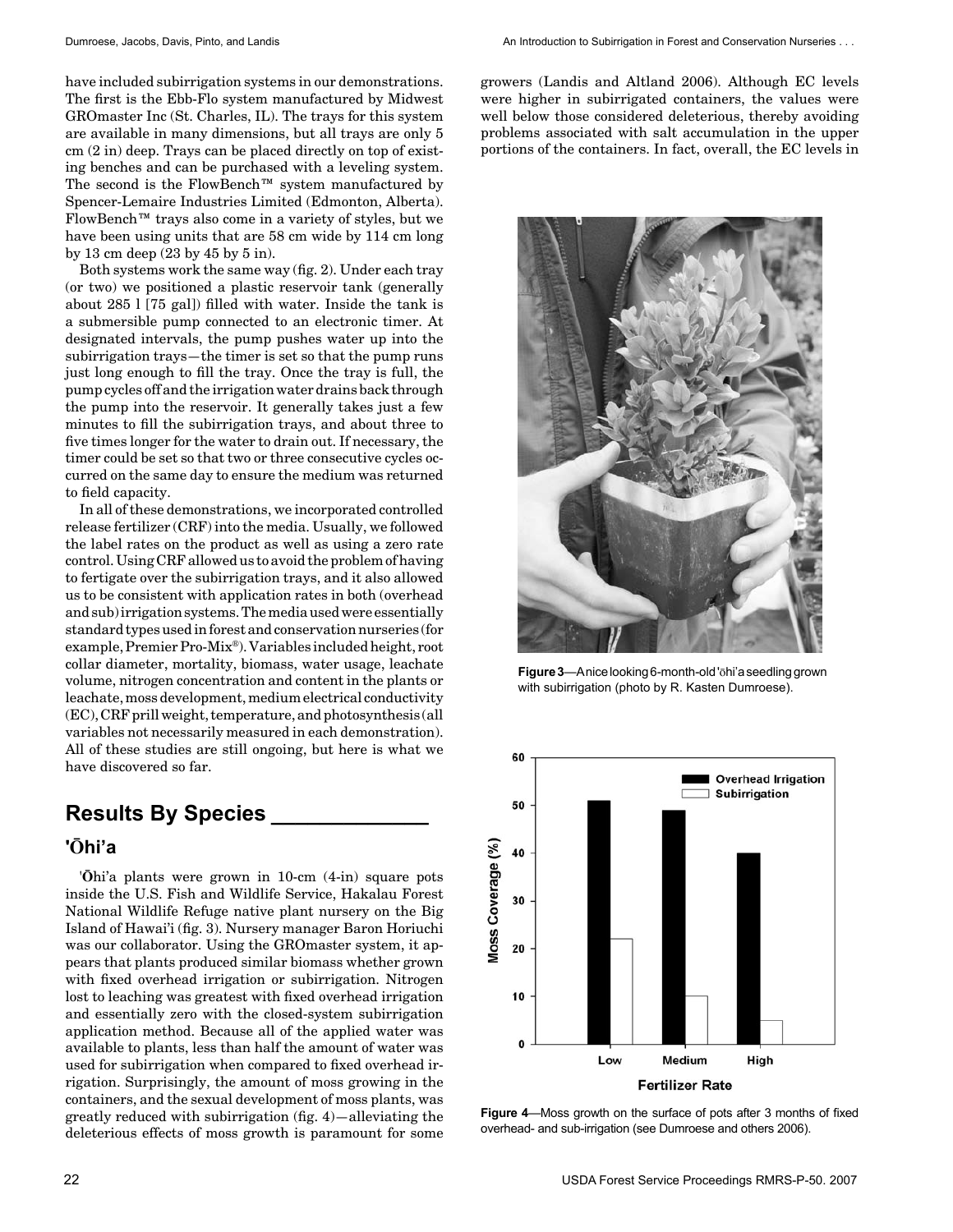subirrigation were higher, indicating some residual fertilizer was still available to plants at the end of the demonstration, whereas all of the fertilizer was essentially gone (it had leached) from the fixed overhead. A problem at this facility was its remoteness, which did not allow continual tweaking of the subirrigation frequency and duration. The result was overwatering plants early in the demonstration, which caused problems with fungus gnats and aphids. The pests were easily controlled with biological and chemical pesticides and once the timing issue was resolved, these pests were no longer pests. Complete details on this study are available in Dumroese and others (2006).

#### **Koa**

Our koa demonstration included a factorial design of four container types (table 1) and four fertilization levels (none, low, medium, high) placed into the FlowBench™ system. Fertilizer rate caused differences in seedlings growth. Regardless of irrigation method, koa heights and root collar diameters were similar within fertilizer rates (fig. 5). These seedlings were grown in an outdoor compound operated by the State of Hawai'i Division of Forest and Wildlife at Waimea on the Big Island of Hawai'i—Ian Shigematsu was our collaborator. Because they were outside, the fixed overhead irrigated and subirrigated seedlings received rain and, subsequently, EC values were fairly consistent throughout the container profile as rainwater percolated through the medium. EC values at the end of the demonstration were higher with subirrigation, indicating some residual fertilizer was present (less leaching had occurred), but like 'ōhi'a, these EC values posed no concern. In collaboration with Mike Donoho, Pu'u Wa'awa'a Ahupua'a Coordinator, Division of Forestry and Wildlife, Hawai'i Department of Land and Natural Resources, we have outplanted seedlings at Pu'u Wa'awa'a to compare survival and growth between the two irrigation systems (fig. 6).

**Table 1**—Locations and containers used in subirrigation demonstrations.

| Location |                                                           |                         | Cavity or pellet characteristic |                |        |
|----------|-----------------------------------------------------------|-------------------------|---------------------------------|----------------|--------|
|          | <b>Container</b>                                          | Number per<br>container | Volume                          | <b>Density</b> | Depth  |
|          |                                                           |                         |                                 |                |        |
| Waimea   | Plug Trays                                                |                         | 50(3)                           | 474 (44)       | 10(4)  |
|          | Ray Leach "Cone-tainers"™ SC 10                           | 98                      | 164(10)                         | 528 (49)       | 21(8)  |
|          | Deepots <sup>™</sup> D16                                  | 25 or 50                | 262 (16)                        | 323 (30)       | 18(7)  |
|          | Deepots <sup>™</sup> D40                                  | 20                      | 656 (40)                        | 215(20)        | 25(10) |
| Purdue   | Beaver Styroblock™ or Copperblock™ 60/220—Styro 15 (512A) | 60                      | 220 (13)                        | 284 (26)       | 12(5)  |
|          | Jiffy <sup>®</sup> 50100                                  | 32                      | 250(6)                          | 224(21)        | 10(5)  |
|          | Jiffy <sup>®</sup> 50150                                  | 32                      | 350 (20)                        | 224(21)        | 15(6)  |
| Moscow   | Beaver Styroblock™ 160/90—Styro 5 (315B)                  | 160                     | 90(5.5)                         | 756 (70)       | 15(6)  |
|          | First Choice <sup>®</sup> 112/105—Styro 6 (415B)          | 112                     | 105(6.5)                        | 530 (49)       | 15(6)  |
|          | Beaver Styroblock™ 45/340-Styro 20 (615A)                 | 45                      | 340 (20.5)                      | 213(20)        | 15(6)  |



**Figure 5**—Subirrigated, 12-week-old koa seedlings growing in a plug tray (left) and in Deepots™ D40 (right) (photo by Anthony S. Davis).

**Figure 6**—Outplanting koa seedlings grown with either fixed overhead irrigation or subirrigation at Pu'u Wa'awa'a on the Big Island of Hawai'i (photo by Anthony S. Davis).

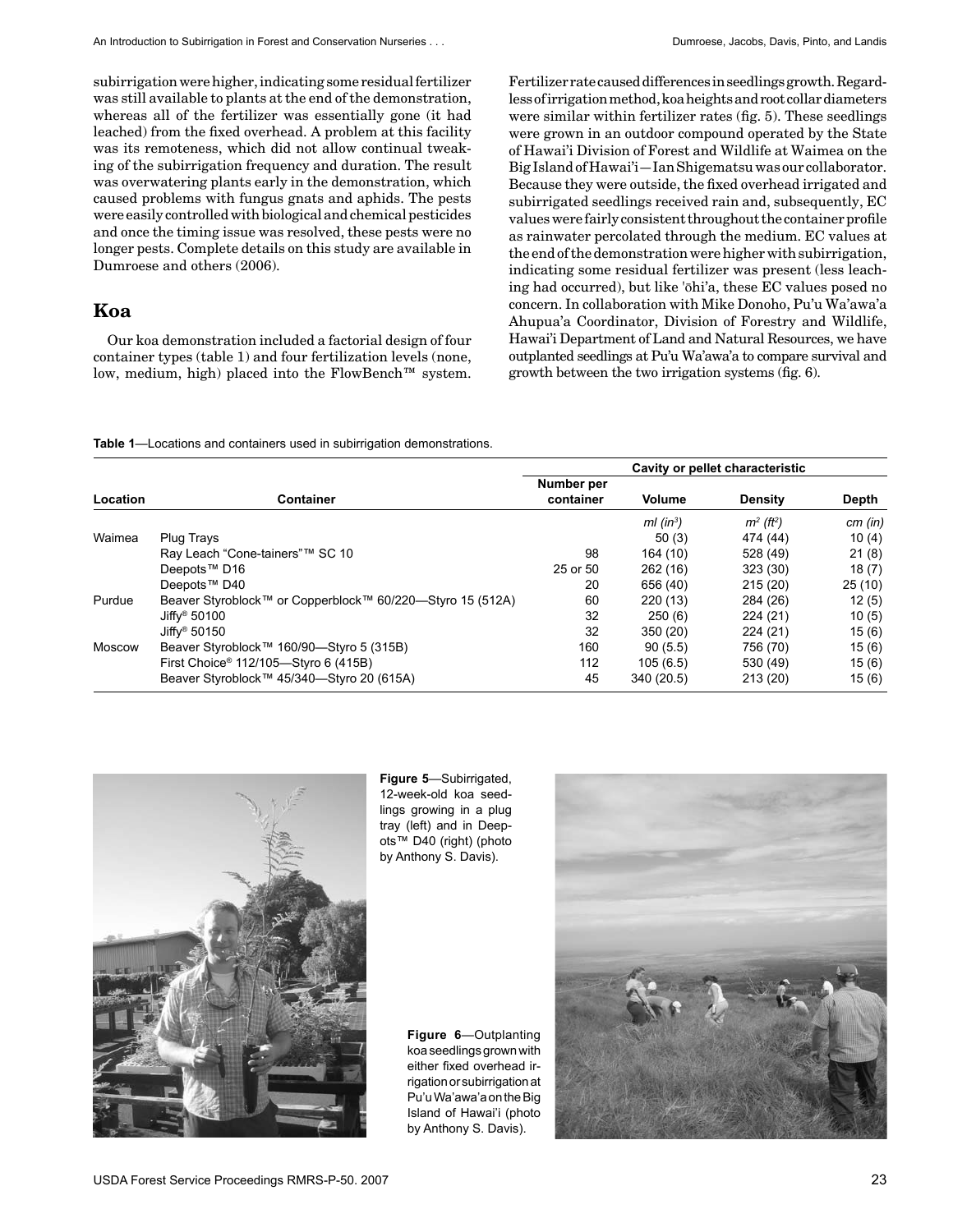# **Northern Red Oak**

Seedlings were grown in Beaver Plastics Styroblock™ and Copperblock™ 512A containers or Jiffy® Forestry Pellets (table 1) inside a greenhouse at Purdue University using the Spencer-Lemaire FlowBench™ subirrigation system (fig. 7) or hand watered from above. As with the previous species, seedling height and root collar diameter were similar with both irrigation systems. Unlike koa, we did detect substantially elevated EC levels in the upper portions of the medium of subirrigated seedlings. This is probably a reflection of salts moving upward with the subirrigation water as well as a lack of fibrous roots in the upper portion of the plug that could absorb those ions. Although high, these values were still below those considered excessive (or potentially damaging to plants) and we found they were easily ameliorated by a single application of clear water applied with a hose. Regular monitoring of EC levels would quickly point out potentially dangerous levels and we now know that the remedy is as simple as a plain water application.

# **Blue Spruce**

Blue spruce seedlings were grown in three types of Styrofoam® containers (table 1) inside a greenhouse at the USDA Forest Service Rocky Mountain Research Station facility in Moscow, ID (fig. 8) for 3 months. This greenhouse was equipped with a typical traveling boom irrigation system. GROmaster trays were used for subirrigation. Regardless of container size, seedling height, root collar diameter, and biomass were similar between irrigation systems (fig. 9; see Landis and others 2006). Like red oak, we did detect fairly high EC levels in the upper portions of the medium



**Figure 7**—Northern red oak, with its large leaves that form an umbrella that prevents efficient overhead irrigation, can be readily grown with subirrigation (photo by Anthony S. Davis).

Dumroese, Jacobs, Davis, Pinto, and Landis An Introduction to Subirrigation in Forest and Conservation Nurseries . . .



**Figure 8**—Sytrofoam® containers with blue spruce and pale purple coneflower seedlings being subirrigated (photo by Rhiannon Chandler).



**Figure 9**—A nice looking, 4-month-old subirrigated blue spruce seedling (photo by R. Kasten Dumroese).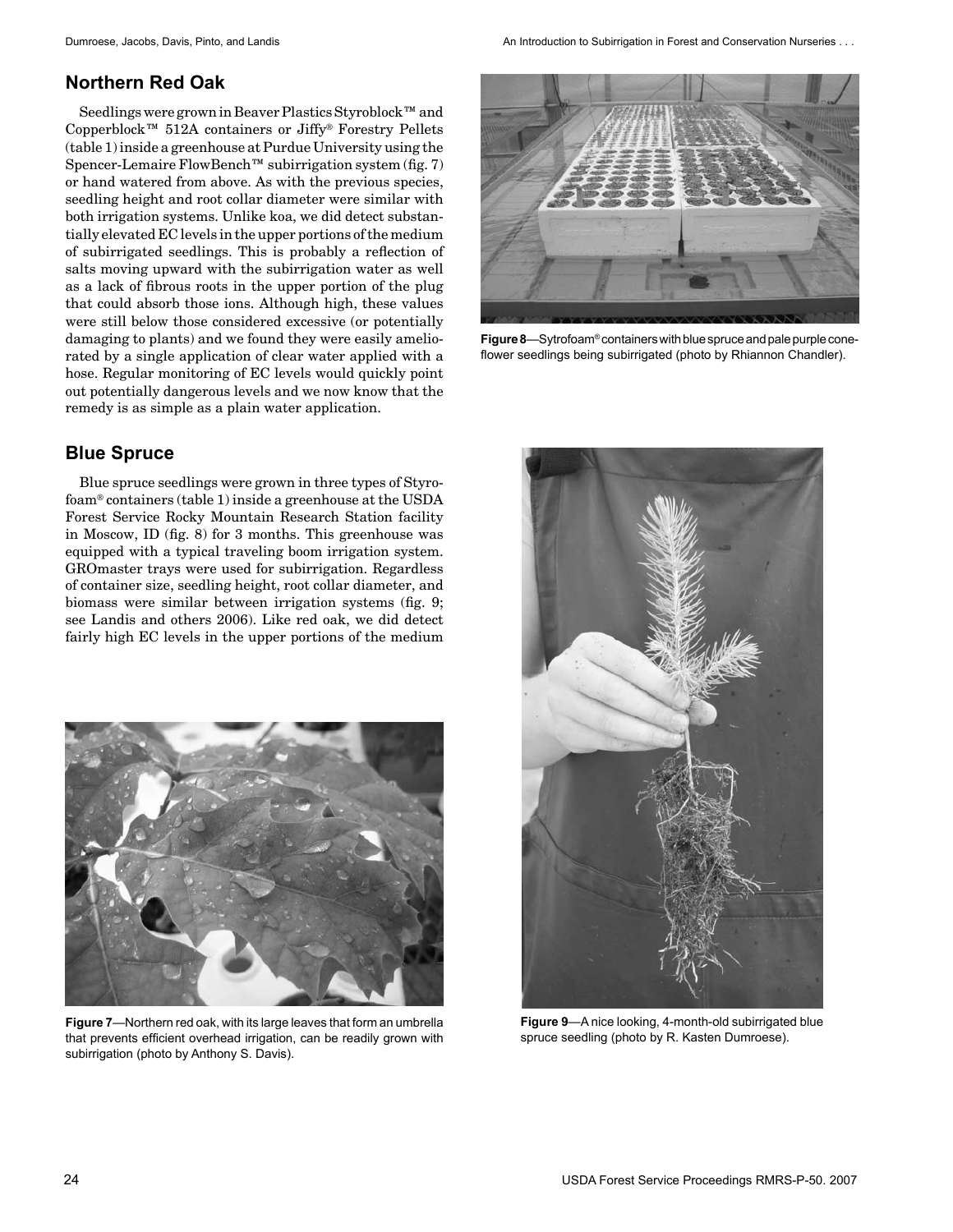of subirrigated seedlings, but the values were within an acceptable range and we did not feel compelled to add clear water. In this particular demonstration, we did note that roots had egressed from the bottoms of some containers and were growing between the bottom of the container and the surface of the subirrigation tray, probably because there was no air gap between the container and tray. Although a simple remedy is probably to elevate the containers, care will be needed because the trays are shallow and raising them too much may disrupt capillarity in some cavities. We also detected appreciable amounts of nitrogen being leached from the overhead-irrigated containers when compared to the subirrigated ones.

#### **Pale Purple Coneflower**

This wildflower is the only species we have looked at so far where an increase in growth was detected with subirrigation. These were grown in the same type of containers as the blue spruce (table 1) and in the same greenhouse. Subirrigated coneflowers accumulated more biomass than those irrigated overhead. Interestingly, more coneflowers died in the overhead irrigation treatment—mortality averaged about 9% compared with 0.4% in the subirrigation (fig. 10). Coneflowers have a lot of canopy that may have deflected the irrigation water, or the plants may be susceptible to crown rots exacerbated by moistening the root crowns with overhead irrigation. Like blue spruce, appreciably more nitrogen was leached by the overhead irrigation system. EC values were, however, low throughout the medium profile, probably because of the aggressive, fibrous root system of this forb in the upper portions of the root plug.

# **What About Salts?\_\_\_\_\_\_\_\_\_\_\_\_\_\_**

As indicate above, we have noted that EC readings are higher toward the surface of subirrigated pots than those being irrigated from above. If the plants are being subirri-



**Figure 10**—Mortality of pale purple coneflower seedlings grown with subirrigation and fixed overhead irrigation.

gated in an outdoor nursery exposed to natural precipitation, we noted EC values at the surface can be quite low as the precipitation leaches salts downward in the profile. When grown indoors, EC values can be much higher—the highest EC values we have measured were still, however, within acceptable ranges (Fisher and Argo 2005; Jacobs and Timmer 2005) and could be lowered immediately and drastically with an application of clear water. This indicates that careful monitoring of the growth medium can alert growers to a potential danger that can easily be ameliorated with an overhead application of water.

# **Unsolved Opportunities \_\_\_\_\_\_\_\_\_**

As growers, we still have many questions concerning the use of subirrigation in forest and conservation nurseries. Landis and Wilkinson (2004) outlined several "disadvantages" that might be solved through our demonstrations and creative thinking:

- Overhead irrigation may be necessary to promote seed germination because the medium surface may not remain moist enough with subirrigation.
- No leaching occurs, so subirrigation cannot be used with poor quality water because of the build-up of salts.
- Roots may not air prune as effectively.
- More risk that waterborne diseases will spread.
- No data is available on how forest and conservation nurseries will respond to this treatment.

So far, a lack of root pruning has only been an annoyance in Styrofoam® containers. These containers lack legs and are positioned directly on top of the subirrigation tray surface, essentially leaving no air space. Apparently the space around the bottom of Ray Leach "Cone-tainers"™ and Deepots™ is sufficient for air pruning. For block-type containers, however, perhaps copper coatings within containers (for example, Copperblock™ containers), an application of copper to the tray (for example, Spin-Out™), or covering the subirrigation trays with copper mesh or copper impregnated fabrics may provide satisfactory pruning.

Although we have not seen any disease issues, it would seem that inoculum could float from cavity to cavity in the recycled water, especially so for the water mold fungi like *Phytophthora* and *Pythium*. Excluding these pests from the nursery by using clean propagules, disease-free medium, and a disease-free water source would be a prudent first step. Perhaps, if necessary, some type of in-line sterilization system could be used, similar to what is used in bottled water facilities.

In addition to the concerns raised by Landis and Wilkinson (2004), we have added a few problems that will need to be addressed as more plants are grown with subirrigation. First, a more automated subirrigation system is needed so plants are only irrigated when they need to be, not by a strict time clock. This would alleviate the problems we saw with over-irrigated 'ōhi'a, and would further decrease water usage in nurseries. Currently we are working with the USDA Forest Service Missoula Technology and Development Center to automate the pumps, perhaps by adapting sensors commonly used now in golf course and turf settings to regulate irrigation.